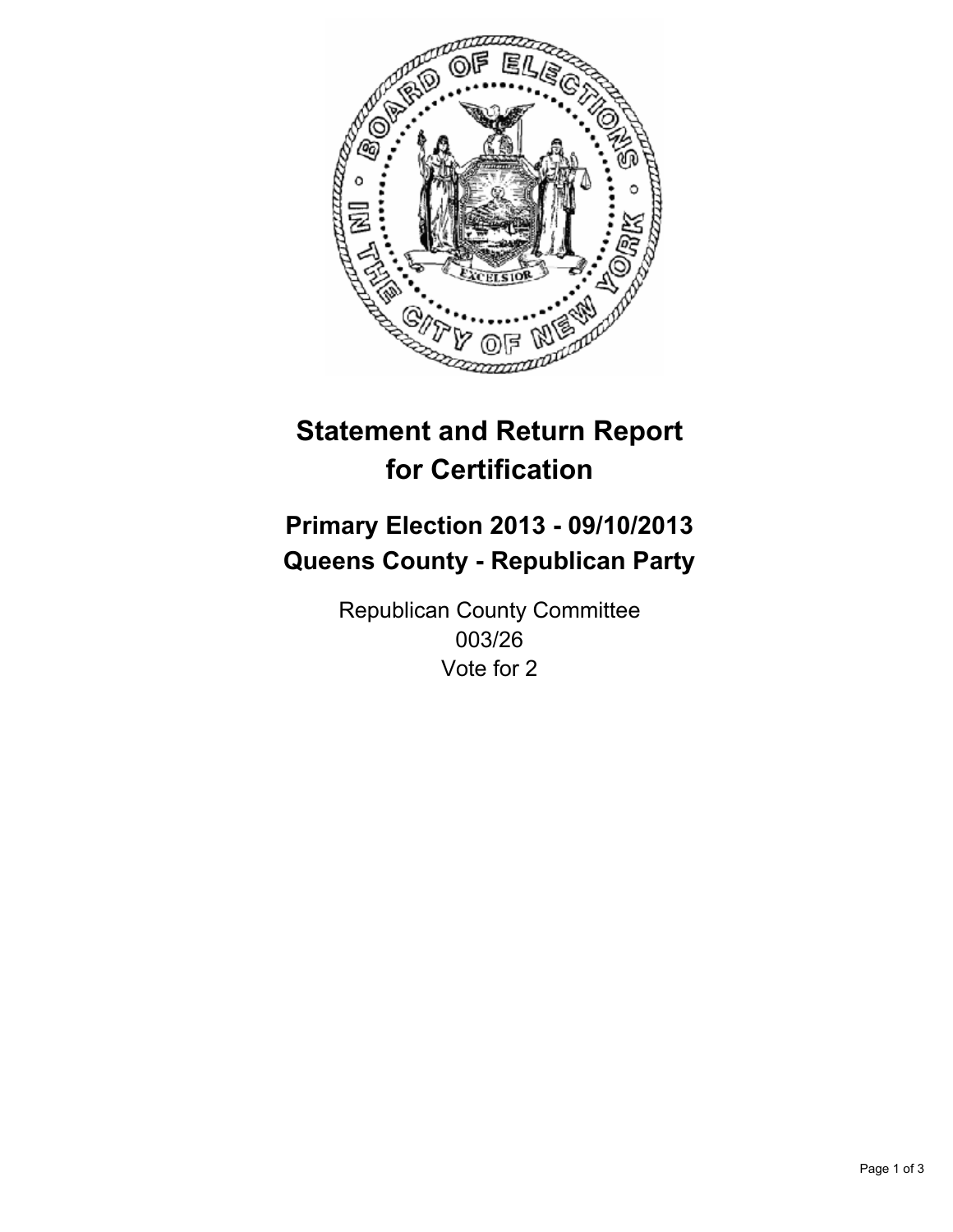

### **Assembly District 26**

| <b>EMERGENCY</b>        | 0        |
|-------------------------|----------|
| ABSENTEE/MILITARY       | $\Omega$ |
| <b>FEDERAL</b>          | 0        |
| SPECIAL PRESIDENTIAL    | 0        |
| <b>AFFIDAVIT</b>        | 0        |
| <b>JOHN BANHAM</b>      | 21       |
| <b>STEPHANIE BANHAM</b> | 11       |
| <b>DENIS RING</b>       | 14       |
| TONIANN CATALANOTTO     | 2        |
| <b>Total Votes</b>      | 48       |